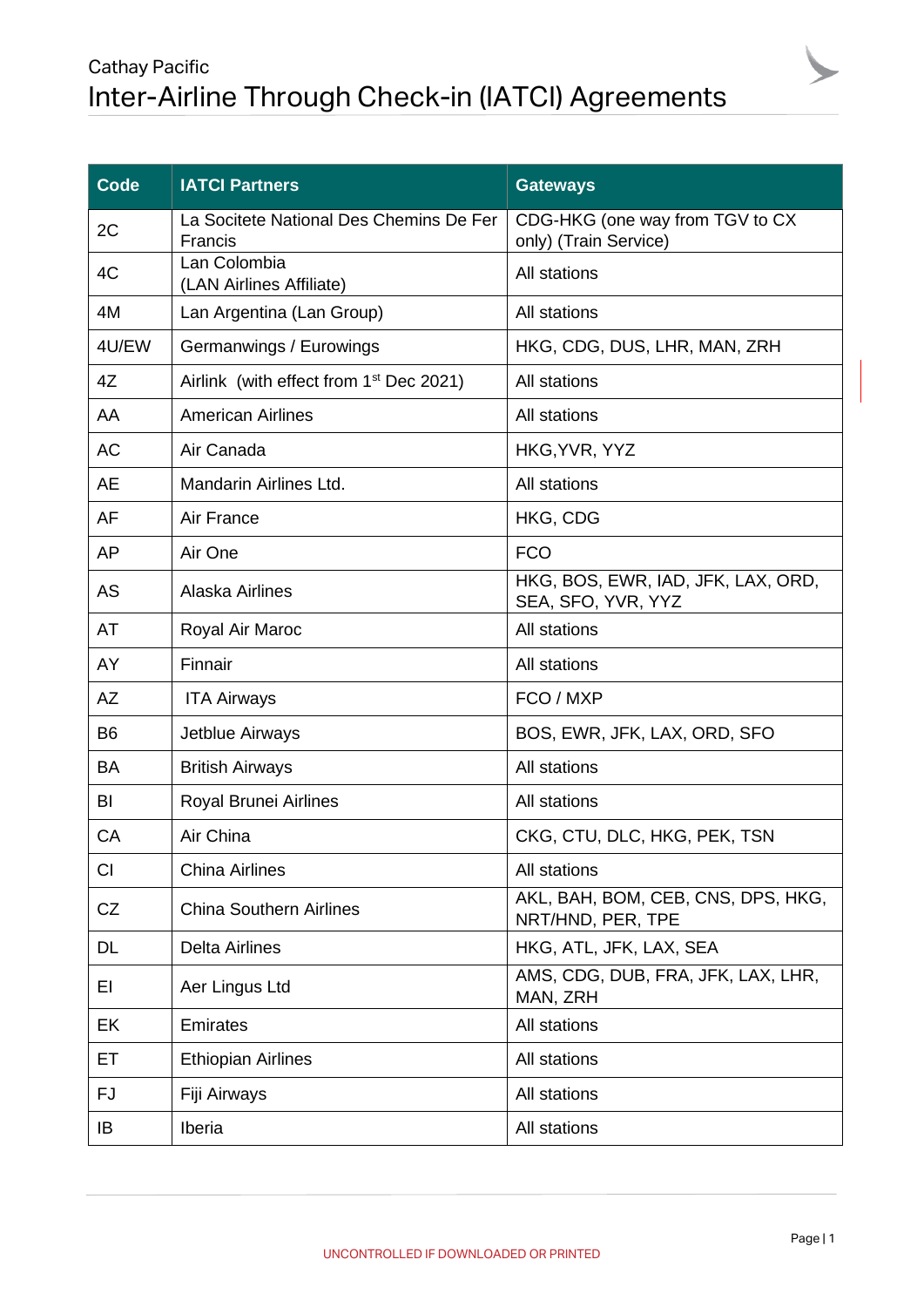## Cathay Pacific Inter-Airline Through Check-in (IATCI) Agreements

| Code      | <b>IATCI Partners</b>           | <b>Gateways</b>                                                         |
|-----------|---------------------------------|-------------------------------------------------------------------------|
| JJ        | <b>TAM Airlines</b>             | All stations                                                            |
| JL        | Japan Airlines                  | All stations                                                            |
| KC        | Air Astana                      | All stations                                                            |
| KE        | Korean Air                      | All stations                                                            |
| KL        | <b>KLM Royal Dutch Airlines</b> | HKG, AMS, SIN, PEK                                                      |
| LA        | Lan Airlines (Lan Group)        | All stations                                                            |
| <b>LH</b> | Deutsche Lufthansa Ag           | All stations                                                            |
| <b>LX</b> | <b>Swiss</b>                    | All stations                                                            |
| <b>LY</b> | <b>EL AL Israel Airlines</b>    | All stations                                                            |
| <b>MF</b> | <b>Xiamen Airlines</b>          | <b>HKG</b>                                                              |
| MH        | Malaysia Airlines               | All stations                                                            |
| <b>MU</b> | <b>China Eastern Airlines</b>   | All stations                                                            |
| <b>NH</b> | All Nippon                      | NRT, HKG, KIX, NGO, FUK                                                 |
| <b>NZ</b> | Air New Zealand                 | ADL, AKL, BNE, CNS, HKG, KIX, LAX, LHR,<br>MEL, NRT, PER, SFO, SYD, YVR |
| OK        | Czech Airlines J.S.C.           | HKG, AMS, CDG, DUS, FCO, FRA,<br>LGW, MAD, MXP, ZRH                     |
| <b>OM</b> | Miat-Mongolian Airlines         | HKG, ULN                                                                |
| <b>OS</b> | <b>Austrian Airlines</b>        | HKG, DUS, FRA, ZRH, HKG                                                 |
| <b>OZ</b> | Asiana Airlines                 | All stations                                                            |
| PG        | <b>Bangkok Airways</b>          | BKK, HKG, SIN                                                           |
| <b>PX</b> | Air Niugini                     | All stations                                                            |
| QF        | <b>Qantas Airways</b>           | All stations                                                            |
| QR        | <b>Qatar Airways</b>            | All stations                                                            |
| <b>RJ</b> | Royal Jordanian                 | All stations                                                            |
| S7        | Siberia Airlines                | All stations                                                            |
| <b>SA</b> | South African Airways           | All stations                                                            |
| <b>SK</b> | <b>Scandinavian Airlines</b>    | <b>HKG</b>                                                              |
| SN        | <b>Brussel Airlines</b>         | <b>BRU</b>                                                              |
| <b>TG</b> | Thai Airways                    | All stations                                                            |